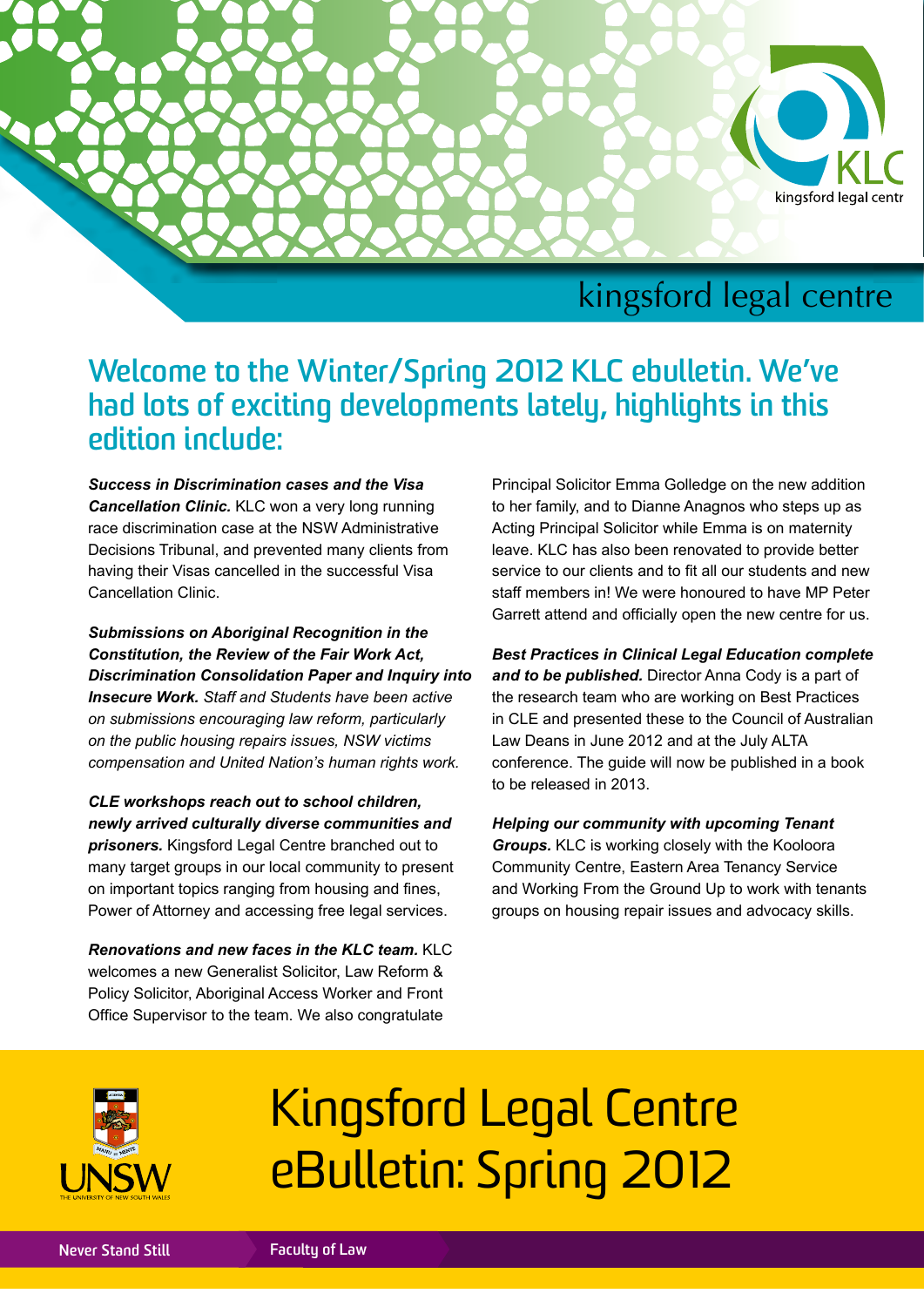

## **Advice and casework**

*KLC won a very long running race discrimination case at the NSW Administrative Decisions Tribunal and prevented many clients from having their visas cancelled in the successful Visa Cancellation clinic.*

#### **Race discrimination win**

KLC won a long running race discrimination matter at the Administrative Decisions Tribunal. The Tribunal found that our client was discriminated against on the basis of his Aboriginality when he was refused accommodation by a guest house. The decision stated that our client's evidence as to what occurred was "clear, consistent and unembellished" and that he had been refused accommodation because of his Aboriginality. The Tribunal ordered the respondents to pay \$5,000 general damages, apologise and pay costs. The Legal Aid Commission funded Counsel, Lisa Doust who acted in the matter. Thanks to Lisa and to the many, many students who have worked on this file!

#### **Visa Cancellation Matters**

KLC recently wound up its Visa Cancellation Clinic project, which commenced in June 2011 with Partnership Program funding from the Legal Aid Commission. The Clinic assisted over 60 clients, providing 35 advices, 14 minor assistance cases and 18 major cases. Many of our students over the past 12 months have had the opportunity to work on these compelling matters, interviewing clients in prison, preparing statements for clients and family members and preparing submissions. Since May 2012, we have received successful outcomes in a further three matters, where we made submissions for our clients.

#### **Student Advocacy at Waverley Court and the Social Security Appeals Tribunal**

Secondee Solicitor Janis Dunnicliff supervised two student advocacy matters.

A KLC Student represented a nursing student on a low range drink driving charge at Waverley Court. The student successfully obtained a section 10 dismissal with a 6 month bond for the client. The student received some stellar feedback from Magistrate Milledge, including:"you submitted well on behalf of your client, I

am grateful for that, you left nothing out, I have nothing to ask you"; and to the client "your representative prepared a good plea on your behalf – you should be grateful for that."

Another KLC Student represented a client at the Social Security Appeals Tribunal in an appeal after he was breached for not attending mandatory interviews. The client has significant mental health issues. The student addressed the member politely, integrated the facts and the law well and was flexible in his submissions when he was interrupted by questions by returning to his key points. We were notified by way of written decision that the student was successful and the client would be paid for the period he was breached.

## **Law reform, policy and publications**

*Staff and Students have been active in law reform campaigns, particularly on the public housing repairs issues, NSW victims compensation and United Nation's human rights work.* 

#### **Housing repairs campaign**

Our campaign seeks to improve the standard of housing for clients living in Housing NSW properties. We are continuing to work closely with Kooloora, Eastern Area Tenancy Service and Working From the Ground Up to build the capacity of tenants groups on housing repairs issues and advocacy skills. As part of this we have delivered two workshops at Kooloora on housing repairs applications and letter writing skills. We were also successful in getting a member of Parliament to ask questions that we drafted on housing repairs in Parliament. We did this in order to find out more about what is happening in this area, and to raise the profile of the issue in Parliament. We are continuing to apply pressure and gather evidence through our casework, and have run a pop up legal clinic in one of our local housing estates focusing on housing repairs.

#### **Victims compensation review**

We are continuing to work with CLCNSW and other community legal centres to campaign for the retention and strengthening of victims compensation, particularly for victims of domestic violence and sexual assault. We have set up an online tool to assist individuals and organisations write to their local MP - http://clcnsw.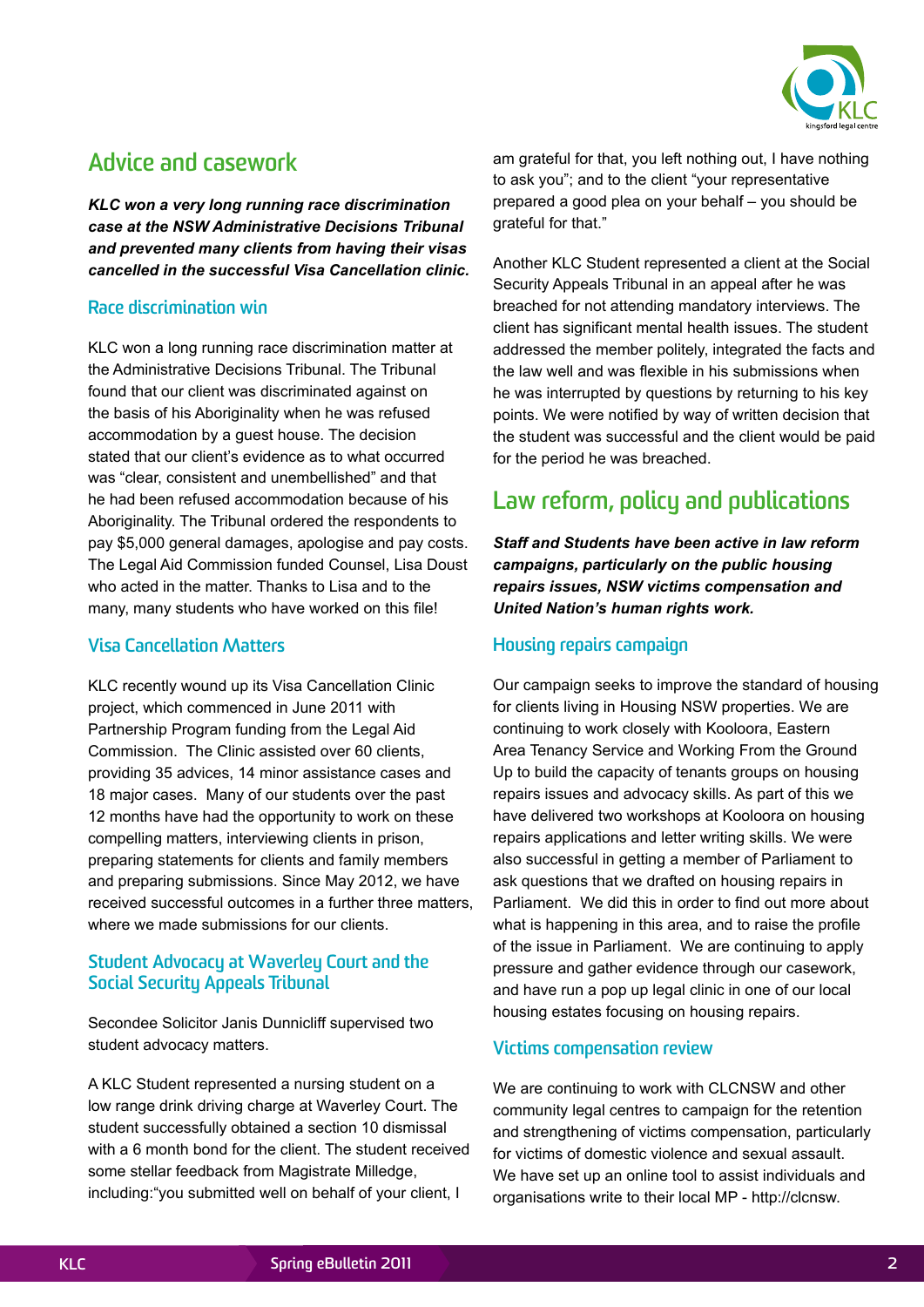

good.do/supportvictimscomp/. To date 34 different MPs have been emailed by 62 different people using this tool. We have also contributed to a letter to the Attorney-General seeking further information about the process of the review and to an open letter on victims compensation that is currently open for signature. Our submission was noted by Shadow Attorney General Paul Lynch in Parliament, who called on the government to adequately resource the scheme and commit to the continuation of lump sum payments.

#### **United Nations human rights work**

We coordinated, with the National Association of Community Legal Centres, the NGO submission to the UN Human Rights Committee on priority human rights issues in Australia. The submission was endorsed by 96 organisations! We also provided guidance, advice and training to the Australian Women Against Violence Alliance for the NGO Follow Up Report on priority issues under the Convention of Elimination of All Forms of Discrimination Against Women. With Women's Legal Services NSW and the NSW Rape Crisis Centre, we coordinated the Sydney NGO roundtable with the United Nations Special Rapporteur on Violence Against Women. The NGO Follow Up Report was endorsed by all six national women's alliances and 105 organisations.

#### **Submission on Aboriginal recognition in the Constitution**

KLC made a submission to the Consultation on Aboriginal Recognition in the Constitution. Since the report has been released, KLC plans to run a series of workshops with non Indigenous community organisations to educate them and their clients about the issue.

#### **NACLC response to Discrimination Consolidation Paper**

KLC co-ordinated the National Association of Community Legal Centres response to the Government's *Discrimination Consolidation Discussion Pape*r and this was submitted on 1 February 2012. This was the result of over 12 months of work by KLC alongside other clcs.

#### **Review of the Fair Work Act**

KLC participated in the review of the Fair Work Act through making a submission and giving evidence at the hearing. We were able to highlight particular jurisdictional issues between discrimination law and employment law, as well issues with short time frames and the impact on workers in insecure employment. Our submission and evidence was cited several times throughout the final report and many of our recommendations were adopted.

#### **Review of legal services – Allen Consulting Group**

The Government has commissioned the Allen Consulting Group to conduct a review of legal services in Australia. We contributed to the CLCNSW submission to the review. We highlighted the importance of including community education, community development and law reform activities as part of community legal centres' key outputs. Clinical courses in community legal centres – Spanish edition

Anna Cody recently had an article published in Spanish Journal "Revista De Educacion Y Derecho" (which stands for Education and Law Review) which assesses the benefits and challenges of running clinical courses in community legal centres.

#### **Best practices in clinical legal education**

The best practices research project Anna Cody has been working on with a cross University research team has produced 'Best practices in clinical legal education' for Australia. The team recently presented the guide to the Council of Australian Law Deans and at the July ALTA conference and are now publishing the guide as a book.

## **Community legal education**

*Kingsford Legal Centre branched out to many target groups in our local community to present on important legal topics ranging from housing and fines, Power of Attorney and accessing free legal services.*

#### **Talk to local Adult Migrant Education Program students**

KLC solicitor Di Anagnos and students presented a workshop to 60 students at the City East Community College. The students were from Stage 1 and Stage 2 of the Adult Migrant Education Program, and were all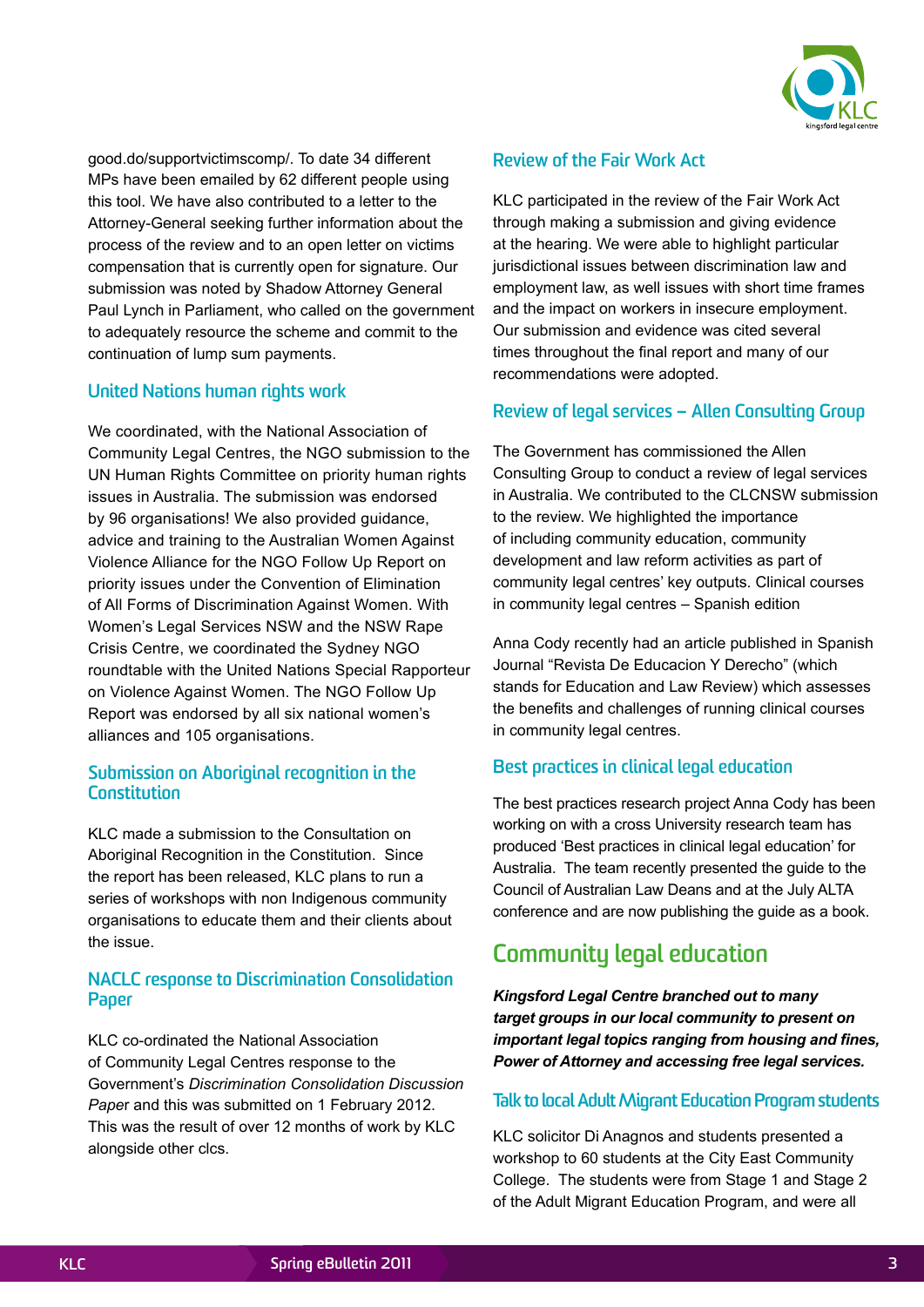

recently arrived migrants from a wide variety of cultural and language groups. The talk was predominantly about accessing free legal services and basic rights when tackling tenancy problems and dealing with government organisations.

#### **CLE Roundup**

Kingsford Legal Centre presented in many Community Legal Seminars. Staff from the centre presented to international students at UNSW as part of their induction program about housing, driving and fines; to community groups at SENC about Powers of Attorney and Guardianship issues; and to Thai court officers about the nature of the legal aid system in Australia. Principal Solicitor Dianne Anagnos also passed on some of her wisdom by speaking to the UNSW Student Legal Education group about how to run a successful Community Legal Education seminar, there were about 20 students in attendance.

## **Staff and services**

*KLC welcomes a new Generalist Solicitor, Law Reform & Policy Solicitor, Aboriginal Access Worker and Front Office Supervisor to the team. We also congratulate Principal Solicitor Emma Golledge on the new addition to her family, and to Dianne Anagnos who steps up as Acting Principal Solicitor while Emma is on maternity leave. KLC has also been renovated to provide better service to our clients and to fit all our students and new staff members in! We were honoured to have MP Peter Garrett attend and officially open the new centre for us.*

#### **Renovations to Kingsford Legal Centre**

KLC has been renovated to improve the flow between our students, staff and clients. The renovations began in March and took around 6 weeks to complete. We welcomed MP Peter Garrett and a host of community workers, volunteer solicitors and UNSW colleagues to help us launch the new centre in May.



**MP Peter Garrett and KLC staff at the launch of the refurbished KLC**

#### **New Wednesday advice night**

Kingsford Legal Centre has extended its evening advice roster to add an extra night on Wednesdays. Edwina MacDonald supervises this advice clinic. We are always looking for new volunteers to staff our advice nights – solicitors with at least two years experience and a current practicing certificate to attend KLC one Tuesday, Wednesday or Thursday each fortnight. If you are interested, email Murray Baker on [m.baker@unsw.edu.au](mailto:m.baker@unsw.edu.au).

#### **Kingsford Legal Centre on Facebook and Twitter**

KLC has a Facebook and Twitter account where we will post information and links to our work on law reform and policy, major achievements of the centre and promoting upcoming events. Like [Kingsford Legal Centre](http://www.facebook.com/pages/Kingsford-Legal-Centre/123259437748652) on Facebook and follow Kingsford LC on Twitter today!

#### **Edwina MacDonald**

Edwina joined Kingsford Legal Centre at the start of 2012 as the Law Reform and Policy Solicitor/Clinical Supervisor. Edwina was previously the Law Reform and Policy Coordinator at Women's Legal Services NSW.



**Edwina MacDonald, Law Reform and Policy Solicitor**

#### **Laura Brown**

Principal Solicitor Emma Golledge has taken 12 months maternity leave but we congratulate Dianne Anagnos who steps up to the position of Acting Principal Solicitor while Emma is away. We also welcome Laura Brown, in the position of Clinical Supervisor and Generalist Solicitor for 12 months.

Laura is all too familiar with life at KLC and UNSW, having completed her LLB here, was a secondee at KLC in 2008/09 and has been a part of our Volunteer Solicitor team ever since.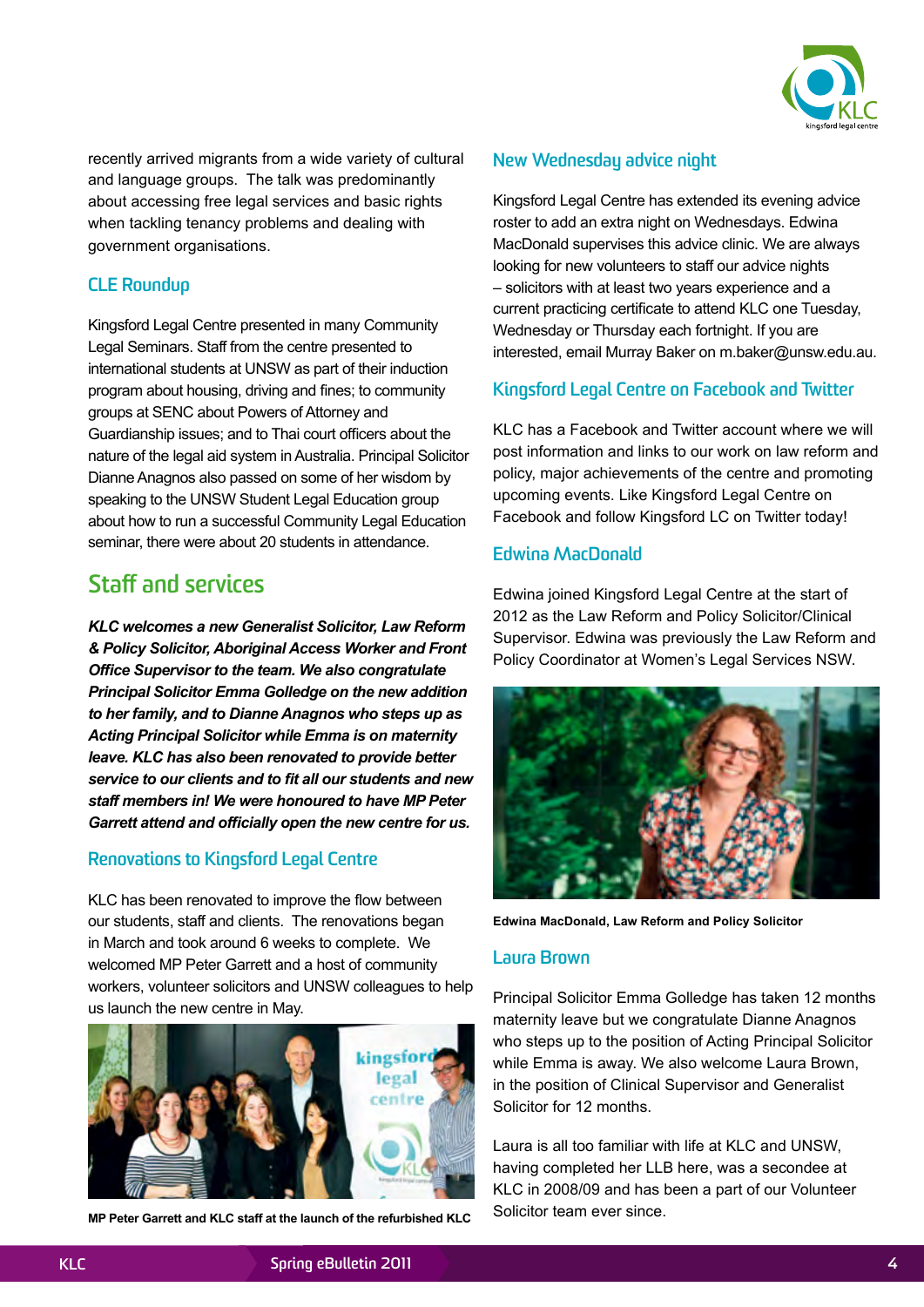

#### **Murray Baker**

In January 2012 Murray joined the KLC team as the new Front Office Supervisor. He brings three years experience from Student Services at the Faculty of Law here at UNSW.



**Murray Baker, Front Office Supervisor**

## **Working with our community**

*KLC is working closely with the Junction Neighbourhood Centre to create tenants groups, where tenants will learn how to advocate to Housing NSW on housing repair issues.*

#### **Housing Estate Pop-Up Clinic Series**

KLC has been concerned that residents on some of the DOH housing estates within our catchment area may have difficulties accessing the Centre by public transport, so we are organising a number of pop-up clinics where secondees are available to give face to face legal advice, and students are on hand to help out and promote the centre. We have held one clinic at South Coogee housing estate and have another took place in August at Duffy's Corner, Maroubra.



**KLC Students and Staff at the South Coogee Housing Estate Pop-up Clinic in May**

#### **Legal Needs Assessment Project**

KLC is currently participating in this project being led by the National Association of Community Legal Centres (NACLC). It involves putting together a comprehensive document which looks at our current service delivery to clients as captured in our CLSIS database and an analysis of predicted legal needs of our community using ABS data. The document will be an evidence –based one which will inform our next round of strategic planning (in late 2013) and will also be used in funding applications and for more focussed promotion of the Centre. The document should be completed in December.

#### **Know Your Rights Seminar**

KLC in partnership the Junction Neighbourhood Centre organised a 'Know Your Rights' seminar in October. The seminar hosted guest speakers from EWON and Fair Trading as well as a speaker from KLC.

### **Employment clinic**

*UNSW Law Students shine in the student advocacy clinic and KLC takes part in Independent Inquiry into Insecure Work*

#### **Student advocacy in unfair dismissal conciliation**

Over the Summer session one of our KLC students was able to represent one of KLC's clients in a conciliation at Fair Work Australia. As an end result, the student's client was very happy with the result of the conciliation, with the student securing him payment for lost wages and long service leave as well as a retraction of the dismissal, allowing our client to resign.

#### **KLC students appear before the Independent Inquiry into Insecure Work Panel**

KLC prepared a submission to the ACTU 'Independent inquiry into insecure work in Australia'. KLC was invited to speak at the Inquiry hearing in Sydney.

#### **KLC Student represents KLC at Eastern Suburbs Migrant Refugee Employment Expo 2012.**

On 22 May 2012, one of the KLC Employment Law Clinic students presented at the Eastern Suburbs Migrant and Refugee Employment Expo 2012, held at Randwick TAFE. Our student's presentation, 'Five things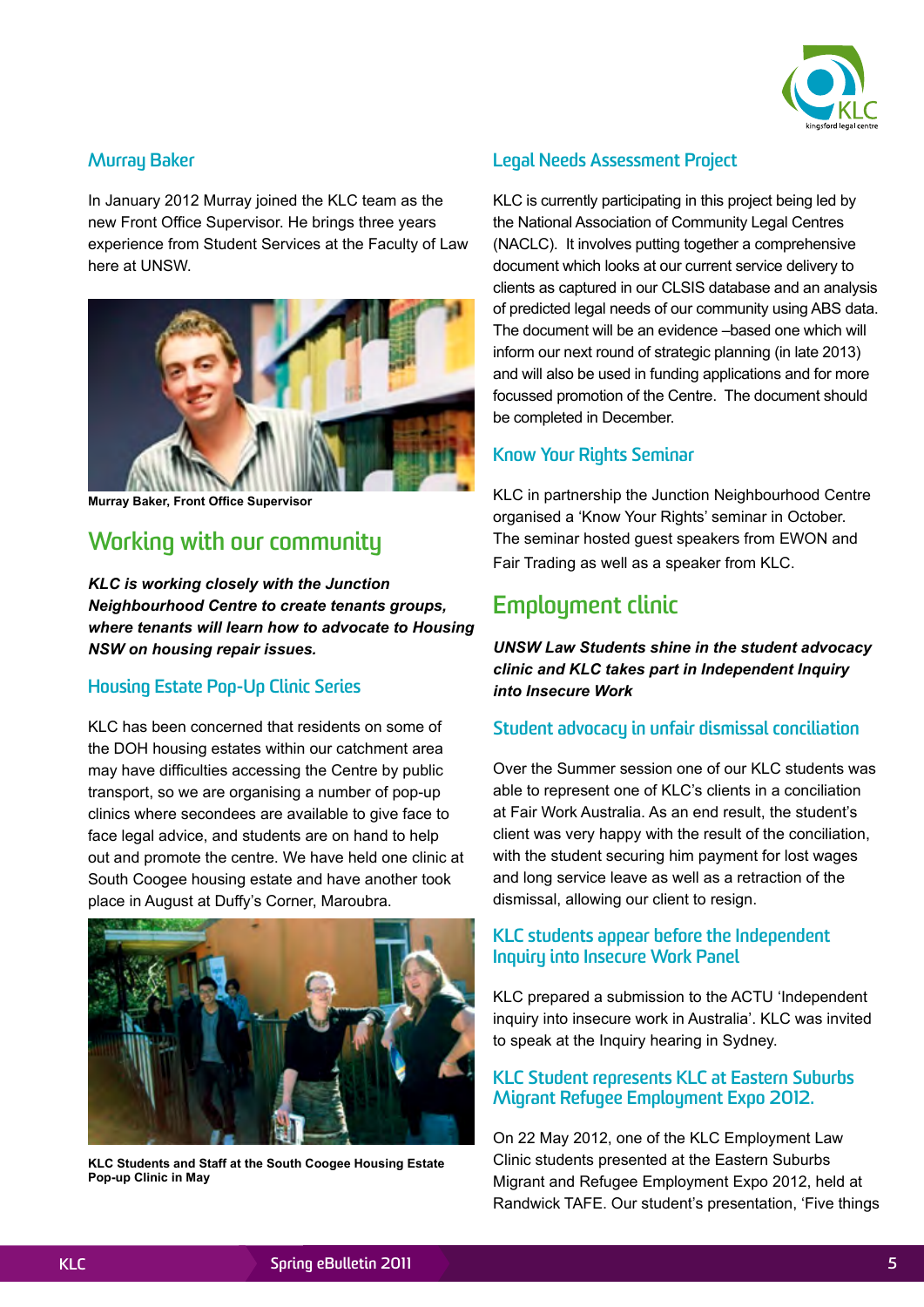

you should know about your rights at work', was aimed at newly arrived migrants starting out in the workforce. The talk was well received with many of the attendees keen to find out more about KLC's employment advice clinic and the basics of working in Australia.



**KLC Student at the Eastern Suburbs Migrant Refugee Employment Expo**

#### **Asian Women at Work CLE Series**

KLC held six workshops in the first of the year for the Asian Women at Work series. The latest workshops have been well attended; over 30 women came to the workshop in Hurstville and 12 to the workshop in Cabramatta. We've also had three AWAW members call us recently for advice after coming to a CLE.



**Employment Solicitor Liz Meyer (l) presenting at the Hurstville Asian Women at Work series**

## **Aboriginal access program**

*Farewell to Ron Timbery and welcome to our new Aboriginal Access Worker Kaleesha Morris*

#### **New Aboriginal Access Worker joins Kingsford Legal Centre**

Sadly Ron Timbery left Kingsford Legal Centre in May 2012 to work with the La Perouse Land Council. It's great he is still in the area and we will maintain connection with him, Ron has done a fantastic job building our connections with the local community. Kaleesha Morris has accepted the position of Aboriginal Access Worker and commenced at KLC in August 2012. Kaleesha has experience working for the National Congress of Aboriginal and Torres Strait Islander peoples and for the South Sydney Domestic violence court assistance scheme.

#### **Helping Kooloora Celebrate Closing The Gap**

KLC ran a stall at the Kooloora Community Centre in Malabar to promote Constitutional Recognition of Aboriginal People to Kooloora's community members, and to contribute to Kooloora's celebrations of "Closing The Gap" Day.



**Ron Timbery, Edwina MacDonald and Students at "Closing the Gap" Day at Kooloora Community Centre**

## **Family Law and Domestic Violence Clinic**

*The Family Law Community Legal Education clinic shines in 2012, presenting to many organisations on important changes to the Family Law Act.* 

#### **Outreach success for the Family Law Clinic in 2012**

Family Law/DV students gave Community Legal Education presentations to a variety of key organisations including the Deli, Staying Home Leaving Violence, the Royal Hospital for Women and Sutherland Shire Family Services.